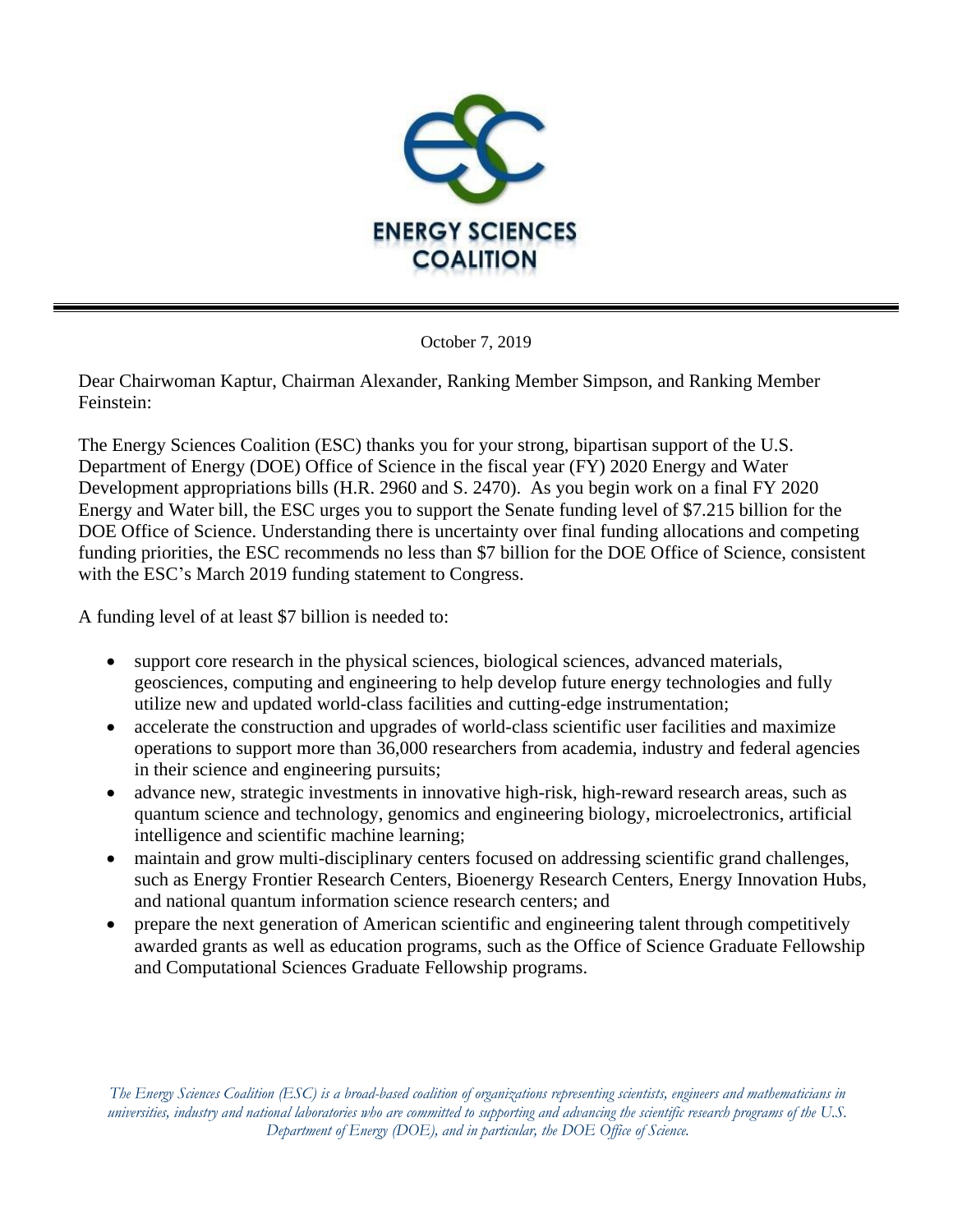For these reasons, we urge you to provide no less than \$7 billion for DOE Office of Science in FY 2020. The United States must maintain leadership in science, technology and innovation and the Office of Science plays a pivotal and leading role in addressing this country's energy, national security, and environmental challenges.

Sincerely,

Christopher Carter Leland Cogliani Co-chair Co-chair 610-216-5656 202-289-7475

[ccc317@lehigh.edu](mailto:ccc317@lehigh.edu) [Leland@lewis-burke.com](mailto:Leland@lewis-burke.com)